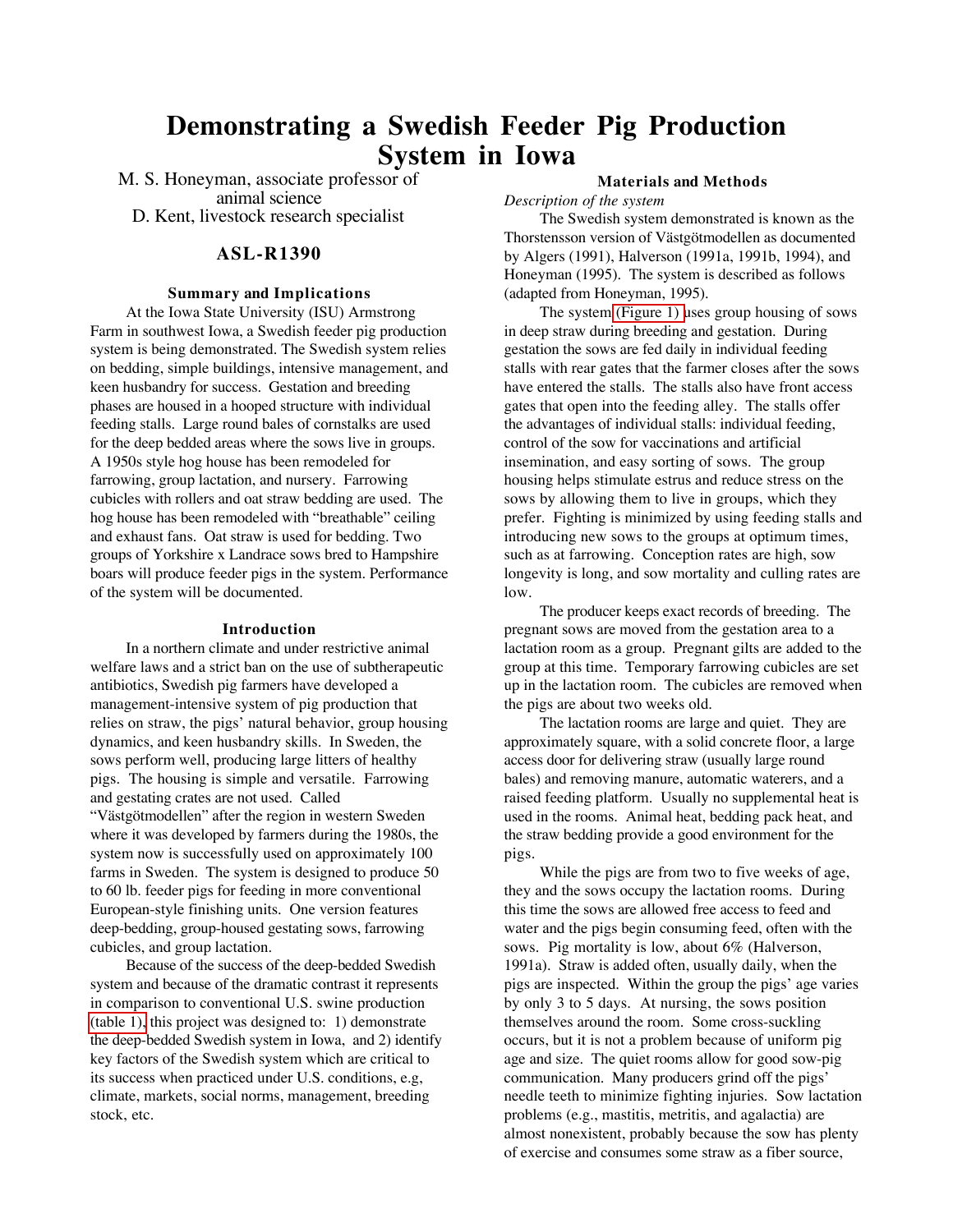and because stress is low. The sow's feed intake and milk output are high, which results in rapid pig growth.

At five or six weeks of age the pigs are weaned by moving the sows back to the breeding/gestation area. Weaning stress is minimized by removing the sows rather than the pigs. The piglets are fed in the lactation rooms as a group until about 55 lb. or 14 weeks of age, when they are moved to a finishing unit, which is usually at a different location.

# **Results and Discussion**

#### *Replicating the Swedish system in Iowa*

Duplicating the Swedish system in Iowa presented several challenges. The ISU Armstrong Research and Demonstration Farm, Lewis, Iowa (Pottawattamie County), was selected as the site for the demonstration. The farm was new to the ISU farm system in 1993 and is owned by the Wallace Foundation for Rural Research and Development, a non-profit group interested in sustainable agriculture. In addition the farm is located in southwest Iowa where summer temperatures and humidity should be extreme for Iowa and test the system for heat effects.

Breeding and gestation phases are housed in a hooped structure (37 ft. x 70 ft.). The hooped structure is oriented north-south and consists of 6-ft. wooden side walls and an arched tubular frame covered by a polyethylene cover or tarp. The structure is marketed by Cover-All,<sup>1</sup> Clarinda, Iowa, and was erected by the farm staff during fall 1995. In Sweden, a variety of naturallyventilated buildings, including old barns, are used for breeding and gestation; thus the new hooped structure seemed to be an analogous choice. The floor plan [\(Figure](#page-4-0) 2) followed Swedish concepts of lockable feeding stalls with front access doors, a feeding and service alley, a deep bedded area for the group-housed sows, bedded boar pens nearby and pen partitions that could be raised and lowered to match the height of the bedding pack. The feeding stalls and energy-free waterers were placed on an 18-in. concrete platform (Figure 3). A wooden observation deck was built along the outside of the north end of the structure to accommodate visitors. All floor areas of the hooped structure are concrete. Access for adding bedding is from the south end. Large round bales of cornstalks are used for bedding. Swedish guidelines for bedded space of 27 sq. ft. per gestating sow were followed. The structure is naturally ventilated and drippers were installed over the feeding stalls.

Yorkshire x Landrace  $F_1$  gilts (17 head) and two Hampshire boars arrived in the gestation unit during March 1996. Breeding began on May 14, 1996, and 14 gilts were bred using natural service (hand mating) and j

artificial insemination (AI). Most pig farms in Sweden use Yorkshire x Landrace boars on Hampshire sows. The second group of gilts (13 head) arrived in June 1996. Fifteen gilts were bred beginning Aug. 1, 1996, using natural service and AI. The first group of gilts were due to start farrowing Sept. 5, 1996. The second group was due to farrow Nov. 24, 1996.

The breeding/gestation unit worked well. The cornstalk big round bales for bedding were easy to use and were unraveled by the gilts into absorbent bedding. The gilts were fed daily in the feeding stalls. The summer of 1996 was generally mild. Ventilation and sow comfort was adequate at all times. The drippers were used occasionally. The gilts were generally quiet and content.

An existing 1950s style hog house (32 ft. x 48 ft.) was retrofitted for farrowing and nursery. Remodeling started in the fall of 1995 and was completed in the summer of 1996. The building was in overall good condition. The interior walls and roof were insulated with 6 in. of fiberglass insulation. The walls were lined with 3/8 in. plastic sheets. Following Swedish guidelines, a "breathable" ceiling for the air inlet and variable speed exhaust fans were installed. The Swedish system uses this style of ventilation system to minimize drafts and noise in the lactation room. The building is oriented east-west with an insulated overhead door on the west. On the east end an observation room was constructed with viewing windows. A concrete feeding platform 12 in. high was constructed below the windows inside the farrowing room. The waterer is in the southwest corner above a floor drain. The existing concrete floor was used. Twelve farrowing cubicles 6 ft. x 8 ft. were built of plywood and the openings equipped with 3 in. PVC rollers (about 15-16 in. above the floor) to help keep the pigs in the cubicles. The entire room was bedded with oat straw.

The first group of gilts was moved to the farrowing unit on Aug. 30, 1996. Farrowing was occurring at the time this article was being written. When the pigs are approximately two weeks of age (about Sept. 15), the cubicles will be removed and group lactation will begin. Weaning is scheduled for Oct. 10, 1996, and the pigs will be moved to finishing on Nov. 11. Results of the farrowings will be reported next year.

#### **Acknowledgments**

The authors gratefully acknowledge the help and encouragement of the following: The Wallace Foundation for Rural Research and Development, the Leopold Center for Sustainable Agriculture; the staff at the ISU Armstrong Farm; Marlene Halverson, Northfield, MN; Shawn Shouse, ISU Extension agricultural engineer; U.S. Dept. of Agriculture North Central Region Sustainable Agriculture Research and Education Program (SARE); Dan and Lorna Wilson,

<sup>&</sup>lt;sup>1</sup> Mention of company or product names is for presentation clarity, and does not imply endorsement by the authors or Iowa State University; nor exclusion of any other products that may also be suitable for application.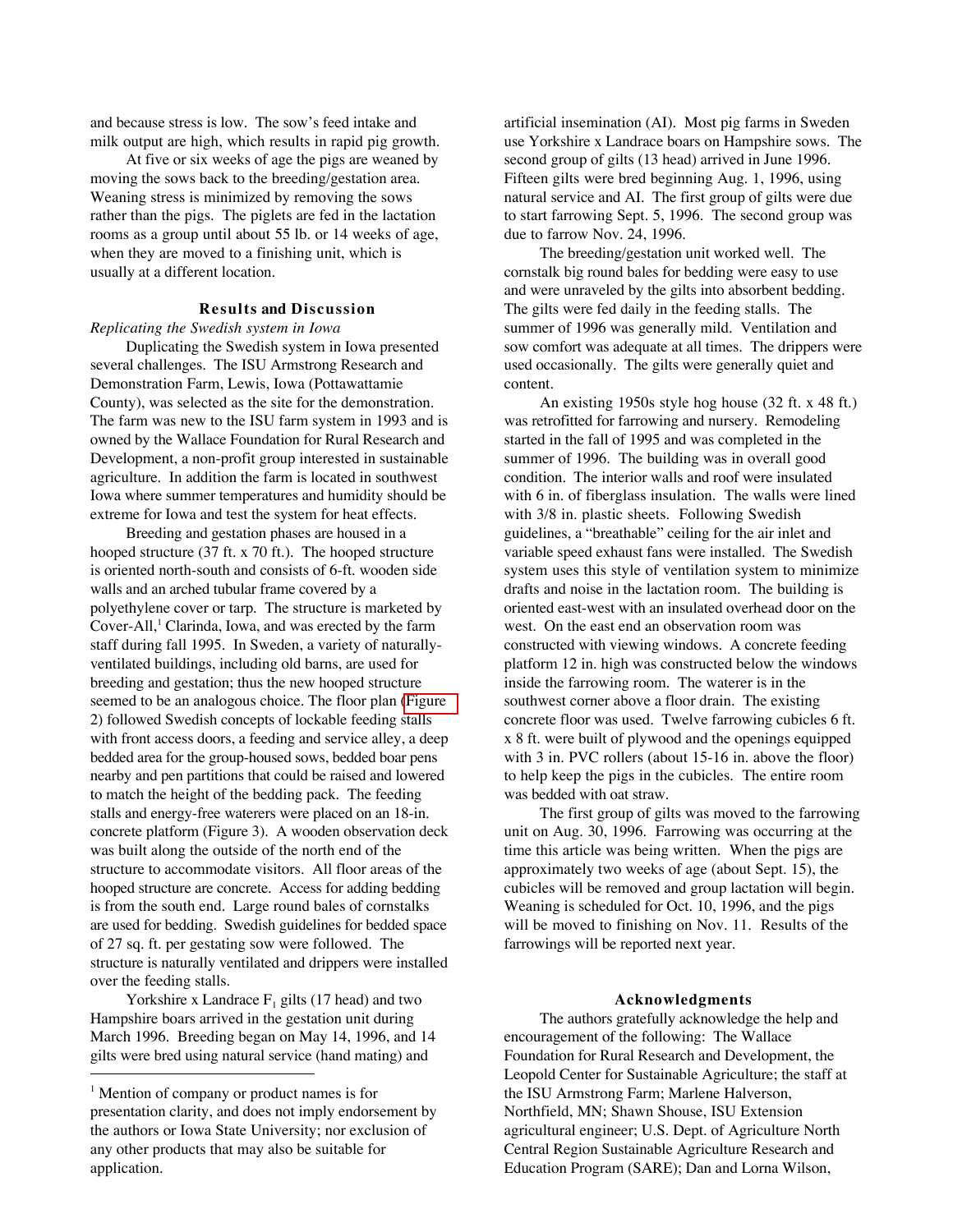<span id="page-2-0"></span>Paullina, IA; Cain Farms/Donn Damos, Altona, IL; the Swedish American Foundation, New York, NY; Earl Cain, Chariton, IA; Cover-All, Clarinda, IA; Ritchie Industries, Conrad, IA; and Lauren Christian and Dennis Shannon, ISU, Ames, IA.

#### **References**

Algers, B. 1991. Group housing of farrowing sows, health aspects of a new system. Proceedings Seventh International Congress on Animal Hygiene, Leipzig, Germany. pp. 851-857.

Halverson, M. 1991a. Farm animal welfare: crisis or opportunity for agriculture? Staff paper 91-1. Dept. of Agriculture and Applied Economics, University of Minnesota, St. Paul. 68 pp.

Halverson, M. 1991b. Using nature as both mentor and model: Animal welfare research and development in sustainable swine production. Staff paper P 91-26. Dept. of Agriculture and Applied Economics, University of Minnesota, St. Paul. 44 pp.

Halverson, M. 1994. Whole-hog housing. The New Farm 16(2):51-54,62.

Honeyman, M.S. 1995. Västgötmodellen Sweden's sustainable alternative for pig production. American Journal Alternative Agriculture. 10(3)129-132.

# **Figure 1. Flow diagram of Thorstensson version of Swedish pig production. (Honeyman, 1995).**

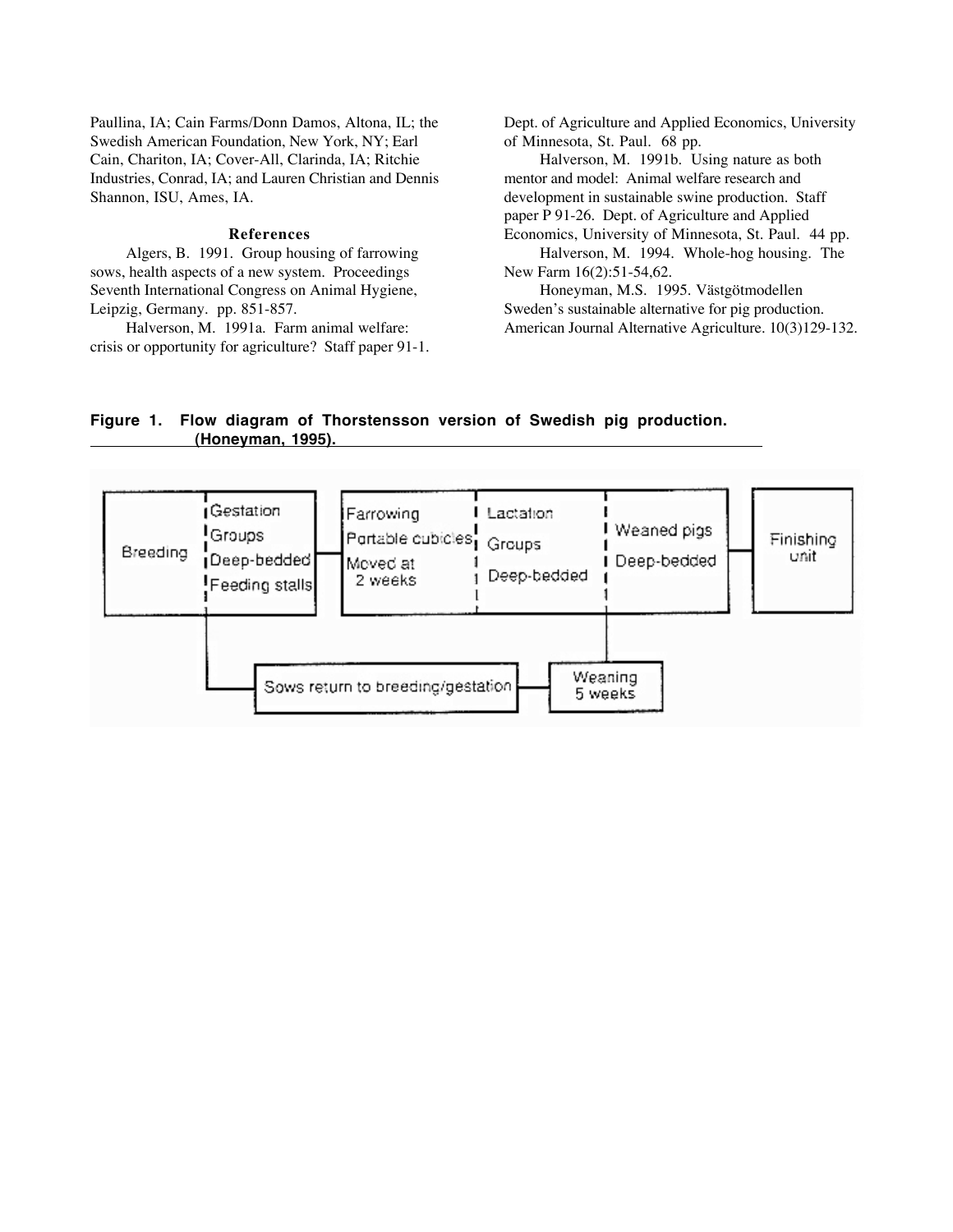| Sub therapeutic antibiotics | <b>Sweden</b><br>no                       | U.S.<br>yes                                               |
|-----------------------------|-------------------------------------------|-----------------------------------------------------------|
| Swine buildings             | simple<br>easily modified                 | specialized<br>single purpose                             |
| Potential production level  | high                                      | high                                                      |
| Equipment                   | almost none                               | extensive                                                 |
| Gestation                   | group with straw and feeding<br>stalls    | individual stalls on slatted<br>floors                    |
| Farrowing                   | free-choice cubicles<br>with straw        | raised farrowing stall with wire<br>mesh flooring         |
| Lactation                   | group with straw                          | raised farrowing stall with wire<br>mesh flooring         |
| Nursery                     | large groups in pen<br>with straw         | controlled environment,<br>small groups on slatted floors |
| Weaning                     | sows removed, pigs stay in<br>bedded room | pigs moved to hot nursery                                 |
| Tail docking                | no                                        | yes                                                       |
| Cross-fostering             | yes, by the pigs                          | yes, by the manager                                       |
| <b>Floors</b>               | solid concrete with straw                 | slats and liquid manure pits                              |
| Manure                      | solid                                     | liquid                                                    |
| Bedding (straw)             | yes                                       | no                                                        |
| Pig behavior                | important                                 | not as important                                          |

# <span id="page-3-0"></span>**Table 1. A simple comparison of Swedish deep-bedded and conventional COLORET COLORET EXAMPLE 15 IDEAS CONFIDENT COLORET LETTED EXAMPLE 2018 COLORET LETTED EXAMPLE 2018**